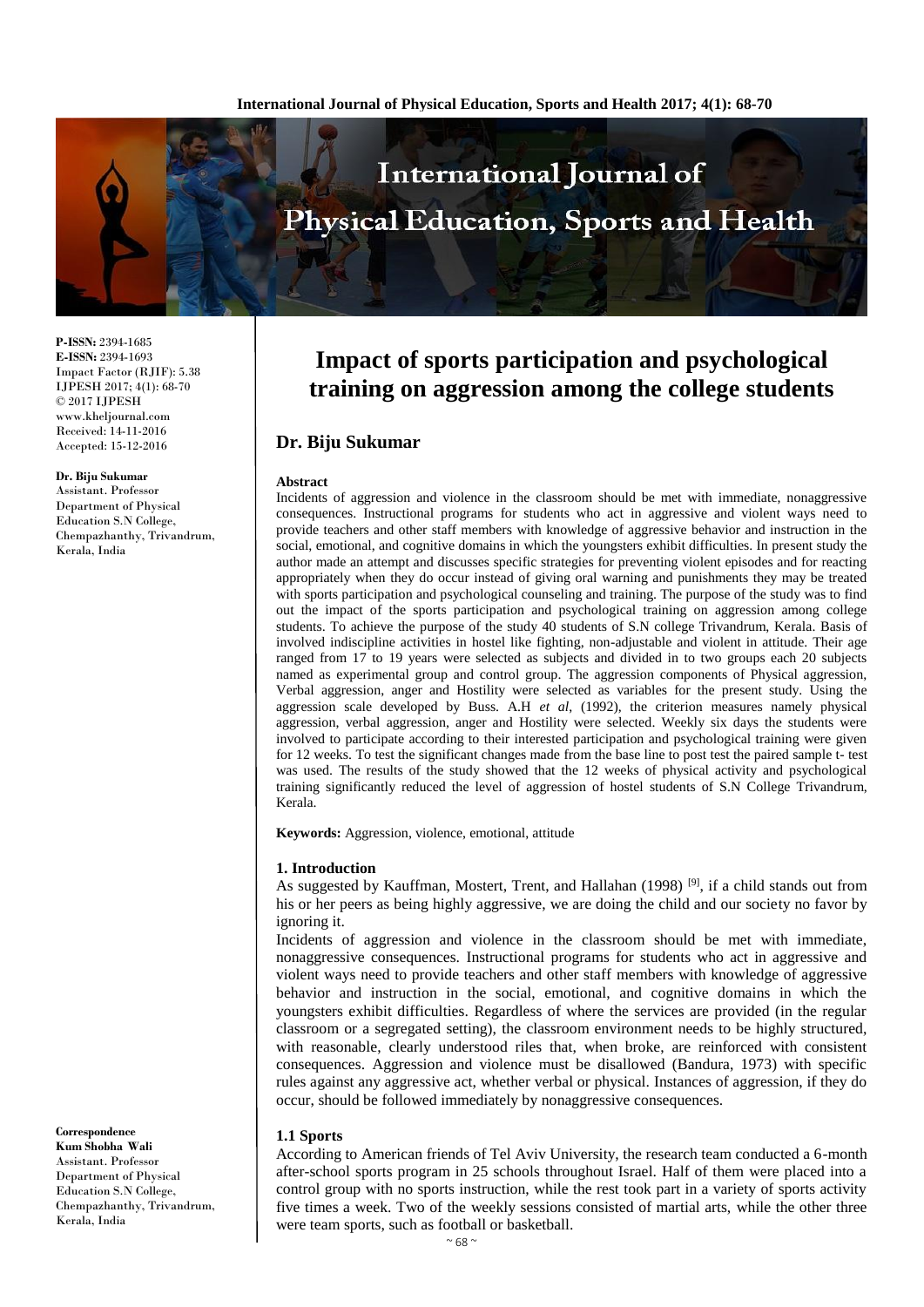International Journal of Physical Education, Sports and Health

Children ranged in age from grades 3 to 6. At the end of the six months the researchers found that such traits as selfcontrol, self-observations, problem solving skills and delayed gratifications all improved significantly and there were definitely fewer incidences of aggression.

#### **1.2 Reason for the Study**

The author made an attempt and discusses specific strategies for preventing violent episodes and for reacting appropriately when they do occur instead of giving oral warnings and punishments they may treated with sports participation and psychological counseling and training. The author also made an attempt to monitor the behavioral changes among the students through the sports participation and psychological counseling and training.

#### **2. Methodology**

To achieve the purpose of the study, 40 students of S.N College Trivandrum, Kerala. Hostellers are selected for this study. The subjects are selected on the basis of involved indiscipline activities in hostel like fighting, non-adjustable and violent in attitude. Their age ranged 17 to 19 years. The selected subjects were divided in to two groups each 20 subjects named as experimental group and control group.

The aggression components of Physical aggression, verbal aggression, anger and Hostility were selected as variables for the present study.

### **2.1 Criterion Measures**

Using the aggression scale developed by Buss. A.H *et al*,

 $(1992)$  <sup>[8, 11]</sup>, the criterion measures namely physical aggression, verbal aggression, and anger were measured. The aggression scale consists of 4 factors, Physical Aggression (PA), Verbal Aggression (VA), Anger (A) and hostility (H). The total score for aggression is the sum of the factors scores.

### **2.2 Training Program**

Initially the research scholar reviewed the various research articles and experts recommendation. The training schedule for the physical activity participation and psychological training of autogenic training was prepared for 12 weeks.

Weekly six days the students were involved to participate according to their interested participation in team events like football, basketball, volleyball, Hockey and cricket. After the 45 minutes of play, they assembled in a hall and the autogenic training focused with their mind relaxation and motivation through positive thinking was given for 20 minutes including the cooling down exercise. All the sports activities were monitored and conducted.

#### **2.3 Collection of data and statistical technique used**

The assessment of initial status and final status of the aggression namely physical aggression, verbal aggression, anger and Hostility were measured and recorded. Before and after the 12 weeks of training program the data was collected and analyzed with statistical application. To test the significant changes made from the base line to post test the paired  $t - \text{test}$ was used.

#### **2.4 Analysis of data and results of the study**

**Table 1:** Computation of 'T' – Ratio of Sports Participation and Psychological Training Group (Experimental Group) on Aggression of College Students

| <b>Variables</b>    | <b>Pre-test</b> | Post-test | Diff. | SЕ       | 't' - ratio |
|---------------------|-----------------|-----------|-------|----------|-------------|
| Physical aggression | 24.95           | 22.15     | 2.80  | 0.12     | 23.94*      |
| Verbal aggression   | 19.80           | 17.75     | 2.05  | $0.11\,$ | 17.96*      |
| Anger               | 25.95           | 24.05     | 1.90  | 0.10     | 19.00*      |
| Hostility           | 26.90           | 24.60     | 2.30  | $0.11\,$ | 21.88*      |

 $*$  - Significant at the 0.05 level of confidence  $(1, 19)$  table value – 2.09

Table 1 reveals that the computation of 't' ratios of experimental group on aggression. The obtained 't' ratios of physical aggression, verbal aggression, anger, Hostility were 1.63, 1.23, 1.99 and 21.88 respectively. Since these values were found to be higher than the required table value of 2.09

for the degree of freedom 1 and 19, it was significant at 0.05 level of confidence.

From these results it was inferred that, the 12 weeks of physical activity and psychological training had produced a significant reduction on aggression of college students.

**Table 2:** Computation of 'T' – Ratio of Control Group on Aggression of College Students

| Variables           | <b>Pre-test</b> | Post-test | Diff. | SЕ   | 't' - ratio |
|---------------------|-----------------|-----------|-------|------|-------------|
| Physical aggression | 23.15           | 22.70     | 0.45  | 0.28 | 1.63        |
| Verbal aggression   | 18.20           | 17.95     | 0.25  | 0.20 | 1.23        |
| Anger               | 24.20           | 23.65     | 0.55  | 0.28 | 1.99        |
| Hostilitv           | 24.55           | 24.25     | 0.30  | 0.24 | . . 24      |

 $*$  - Significant at the 0.05 level of confidence (1, 19) table value  $-2.09$ 

Table 2 reveals that the computation of 't' ratios of control group on aggression. The obtained 't' ratios of physical aggression, verbal aggression, anger, Hostility were 1.63, 1.23, 1.99 and 1.24 respectively. Since these values were found to be higher than the required table value of 2.09 for the degree of freedom 1 and 19, it was significant at 0.05 level of confidence.

From these results it was inferred that, the control group was found no significant improvement on aggression of college students.

#### **2.5 Findings, discussion and results of the study**

The results of the finding were discussed under the following. In present study, the weeks of participation in physical activity and psychological training for the experimental group decreased the physical aggression of 11.22% by finding significant differences in comparison from the baseline to the post test. The 12 weeks of physical activity and psychological training for the experimental group decreased the verbal aggression of 10.35% by finding significant difference in comparison from the baseline to the post test. The physical activity and psychological training on the experimental group